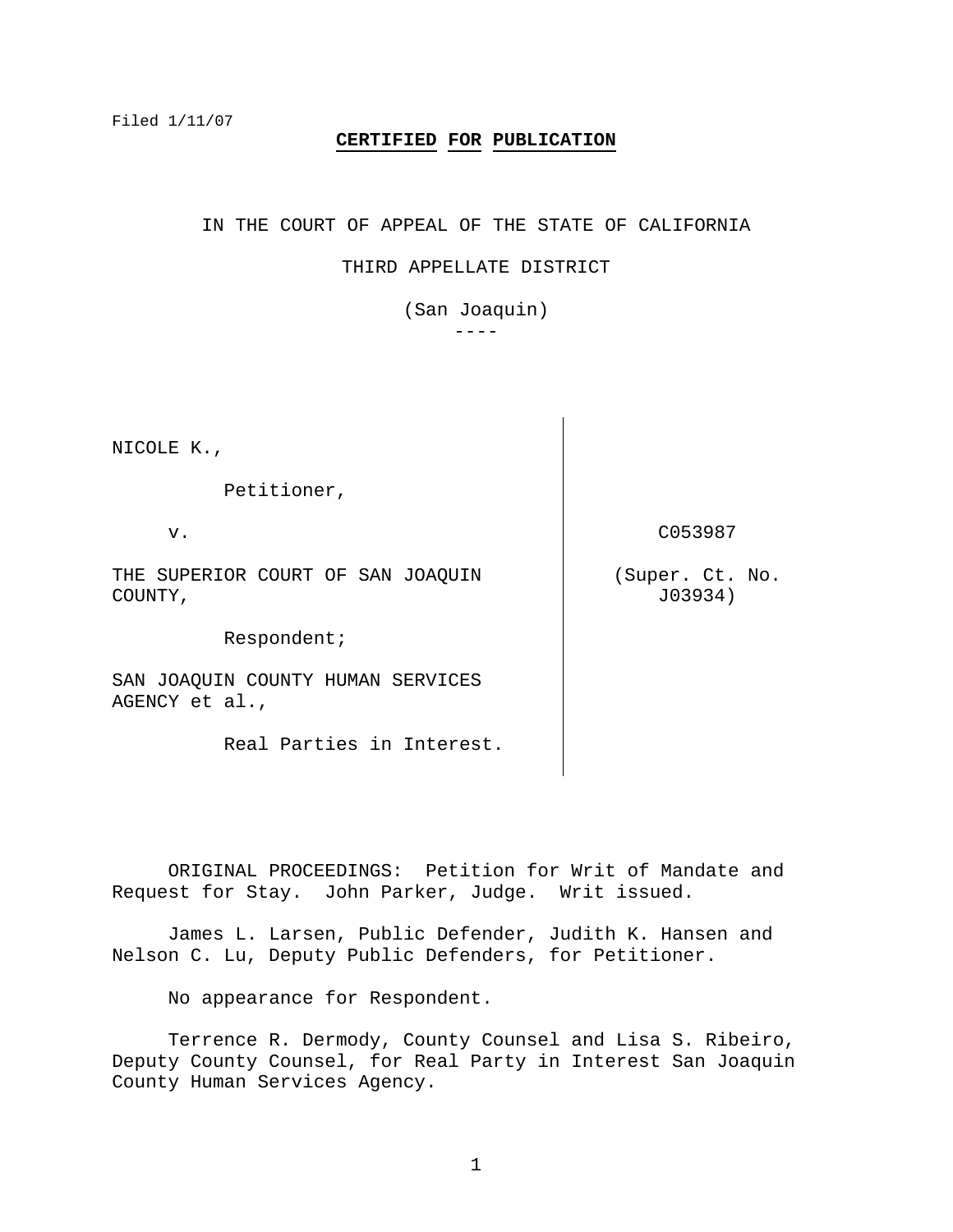In this dependency proceeding, we must decide what the remedy is when, after failing to provide notice to a tribe as required by the Indian Child Welfare Act (ICWA), a juvenile court terminates reunification services and schedules a hearing to select a permanent plan for the child.

*In re Brooke C*. (2005) 127 Cal.App.4th 377 (hereafter *Brooke C*.) held that orders *other than the termination of parental rights* may be affirmed despite the lack of ICWA notice, and the matter simply can be remanded to the juvenile court with directions to comply with the notice requirements of ICWA. *Brooke C*. reasoned that ICWA errors are not jurisdictional and that if, upon remand, the child is determined to be an Indian child, the parent can petition the juvenile court to invalidate the orders it issued in violation of ICWA. (*Id*. at pp. 384-386.)

 We disagree with *Brooke C*. As we will explain, when there has been a lack of ICWA notice, the juvenile court's orders must be vacated because they are based on different standards than should have been applied if ICWA notice was provided and showed the child is an Indian child. Accordingly, we shall issue a peremptory writ of mandate directing the juvenile court to (1) vacate its orders terminating reunification services and scheduling a permanency planning hearing, and (2) provide the notice required by ICWA. If, after proper ICWA notice, the juvenile court determines that the child is an Indian child, it must conduct new proceedings in conformity with ICWA's provisions. If, however, the court determines that the child is not an Indian child, it shall reinstate the vacated orders.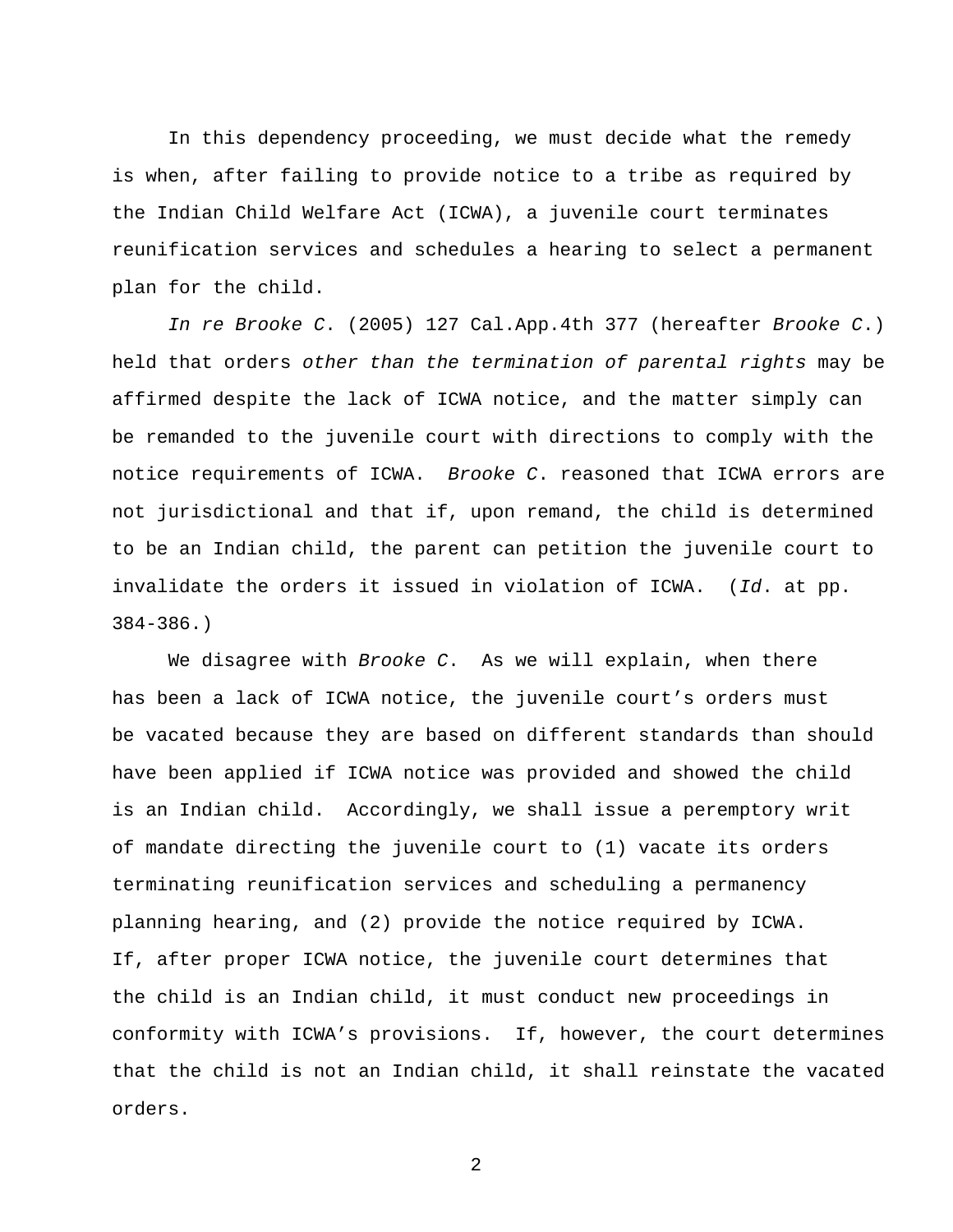## BACKGROUND

 Nicole K. (petitioner), the mother of R.G., G.G., and A.G. (the minors), seeks an extraordinary writ of mandate to vacate orders of the juvenile court terminating her reunification services and setting a hearing pursuant to Welfare and Institutions Code section 366.26. (Cal. Rules of Court, rule 8.452.) She contends that ICWA notice of the dependency proceedings was insufficient. (25 U.S.C. § 1901 et seq.)

 In June 2005, petitions were filed by the San Joaquin County Human Services Agency (HSA), alleging the minors had suffered or were at substantial risk of suffering serious physical harm or illness and were at risk of being abused or neglected because, among other things, G.G. tested positive for amphetamines when born, and petitioner tested positive for both amphetamines and marijuana. (Welf. & Inst. Code, § 300, subds. (b) & (j); further section references are to this Code unless otherwise specified.)

 Prior to the jurisdictional hearing, petitioner disclosed that the maternal grandmother and grandfather had Cherokee ancestry. In August 2005, ICWA notice was sent to the Bureau of Indian Affairs and to three Cherokee tribes. However, notice to one of the tribes, the United Keetoowah Band of Cherokee Indians, was sent to a post office box in Park Hill, Oklahoma, rather than to the address in Tahlequah, Oklahoma, listed in the most recent federal register at that time. (70 Fed.Reg. 13518, 13527 (Mar. 21, 2005).)

 No response was received from the United Keetoowah Band, although "Joe Proctor" signed a return receipt for the ICWA notice delivered to the Park Hill address. Responses received from the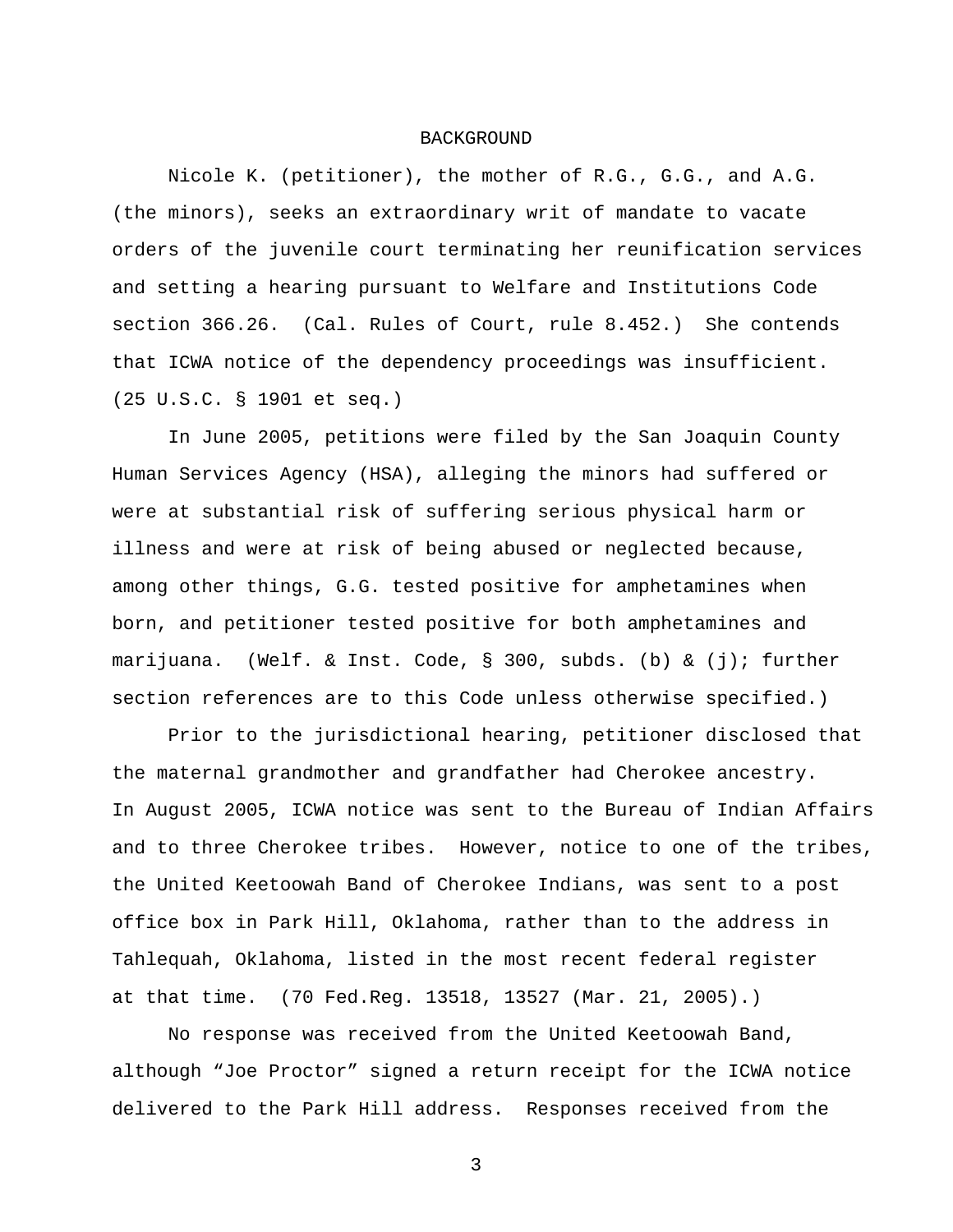two other Cherokee tribes stated the minors were not registered or eligible to register as members.

 Petitioner did not begin to comply with her case plan until April 2006; even then, her compliance was spotty. In July 2006, the social worker reported to the juvenile court that petitioner had not complied sufficiently with her case plan to warrant the continuation of reunification efforts. The report also stated that ICWA did not apply.

 At a contested review hearing in October 2006, the juvenile court terminated reunification services and set a hearing pursuant to section 366.26 to select and implement a permanent plan for the minors.

#### DISCUSSION

 Petitioner contends the ICWA notices were inadequate because notice to the United Keetoowah Band was sent to an incorrect address.**<sup>1</sup>** We agree.

 In 1978, Congress passed ICWA, which is designed "to promote the stability and security of Indian tribes and families by establishing minimum standards for removal of Indian children from their families and placement of such children 'in . . . homes which will reflect the unique values of Indian culture . . . .'" (*In re Levi U.* (2000) 78 Cal.App.4th 191, 195; 25 U.S.C. § 1902;

 $\overline{\phantom{0}}$ 

**<sup>1</sup>** Although petitioner raises the adequacy of ICWA notice for the first time in this writ proceeding, the issue is not deemed forfeited because the principle purpose of ICWA is to "protect and preserve Indian tribes." (*In re Marinna J.* (2001) 90 Cal.App.4th 731, 738.)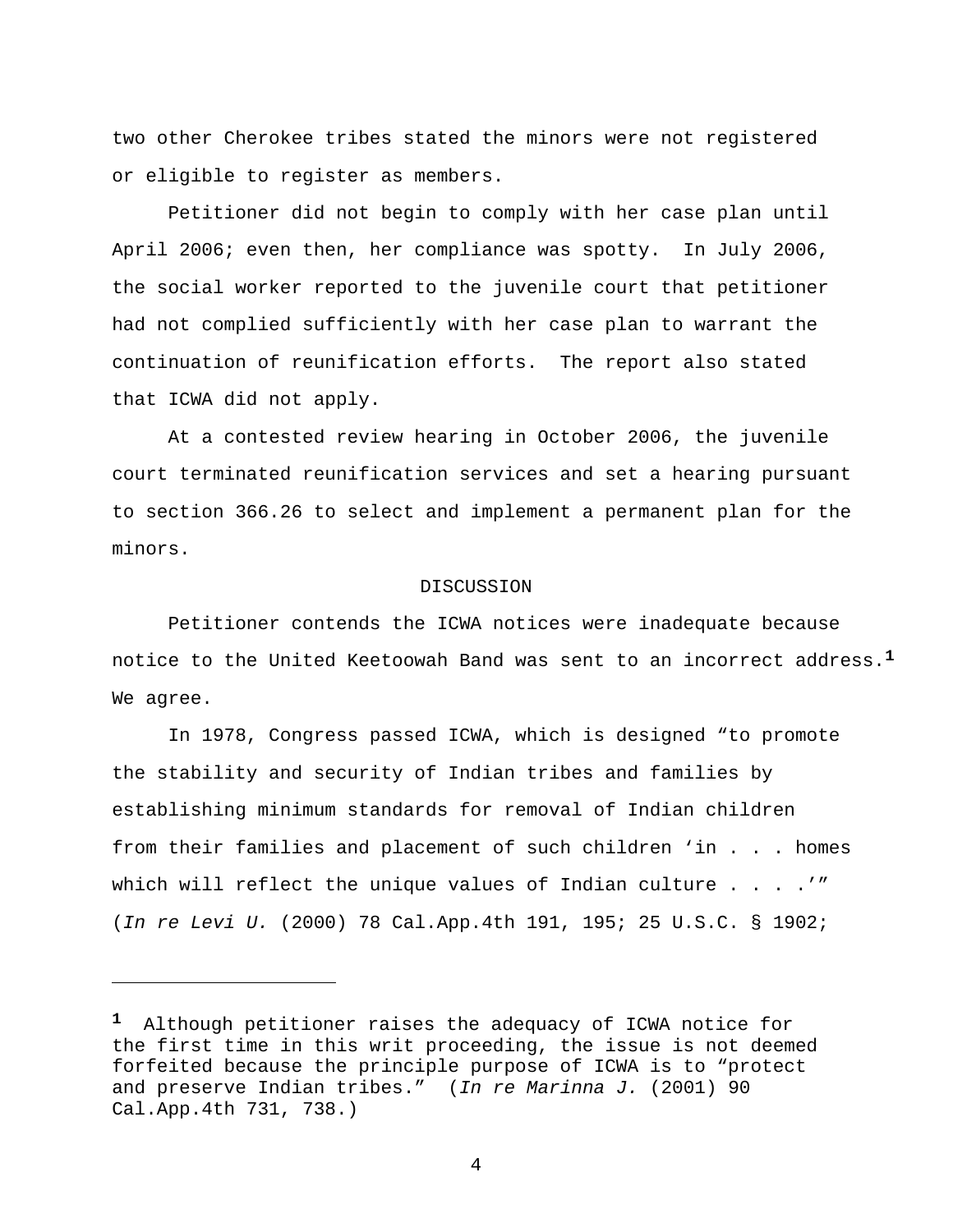*Mississippi Choctaw v. Holyfield* (1989) 490 U.S. 30, 32-36 [104 L.Ed.2d 29, 36-39].)

 Among the procedural safeguards included in ICWA is a provision for notice, which states in part: "In any involuntary proceeding in a State court, where the court knows or has reason to know that an Indian child is involved, the party seeking the foster care placement of, or termination of parental rights to, an Indian child shall notify the parent or Indian custodian and the Indian child's tribe, by registered mail with return receipt requested, of the pending proceedings and of their right of intervention." (25 U.S.C. § 1912(a).) The Indian status of a child need not be certain or conclusive to trigger ICWA's notice requirements. (*In re Desiree F.* (2000) 83 Cal.App.4th 460, 471.)

 A tribe entitled to notice under ICWA may designate an agent for service of notice other than the tribal chairman, and the current names and addresses of designated agents for service of notice are contained in the Federal Register. (25 C.F.R. § 23.12; see 71 Fed.Reg. 43788 (Aug. 2, 2006).)

Here, at the time ICWA notice was provided, the federal register listed a post office box in Tahlequah, Oklahoma as the address for service of ICWA notice on the United Keetoowah Band. (70 Fed.Reg. 13518, 13527 (Mar. 21, 2005).) But ICWA notice was sent to a post office box in Park Hill, Oklahoma, an address apparently obtained from a superseded list of designated tribal agents and addresses. (See 66 Fed.Reg. 65725, 65731 (Dec. 20, 2001).) This was error.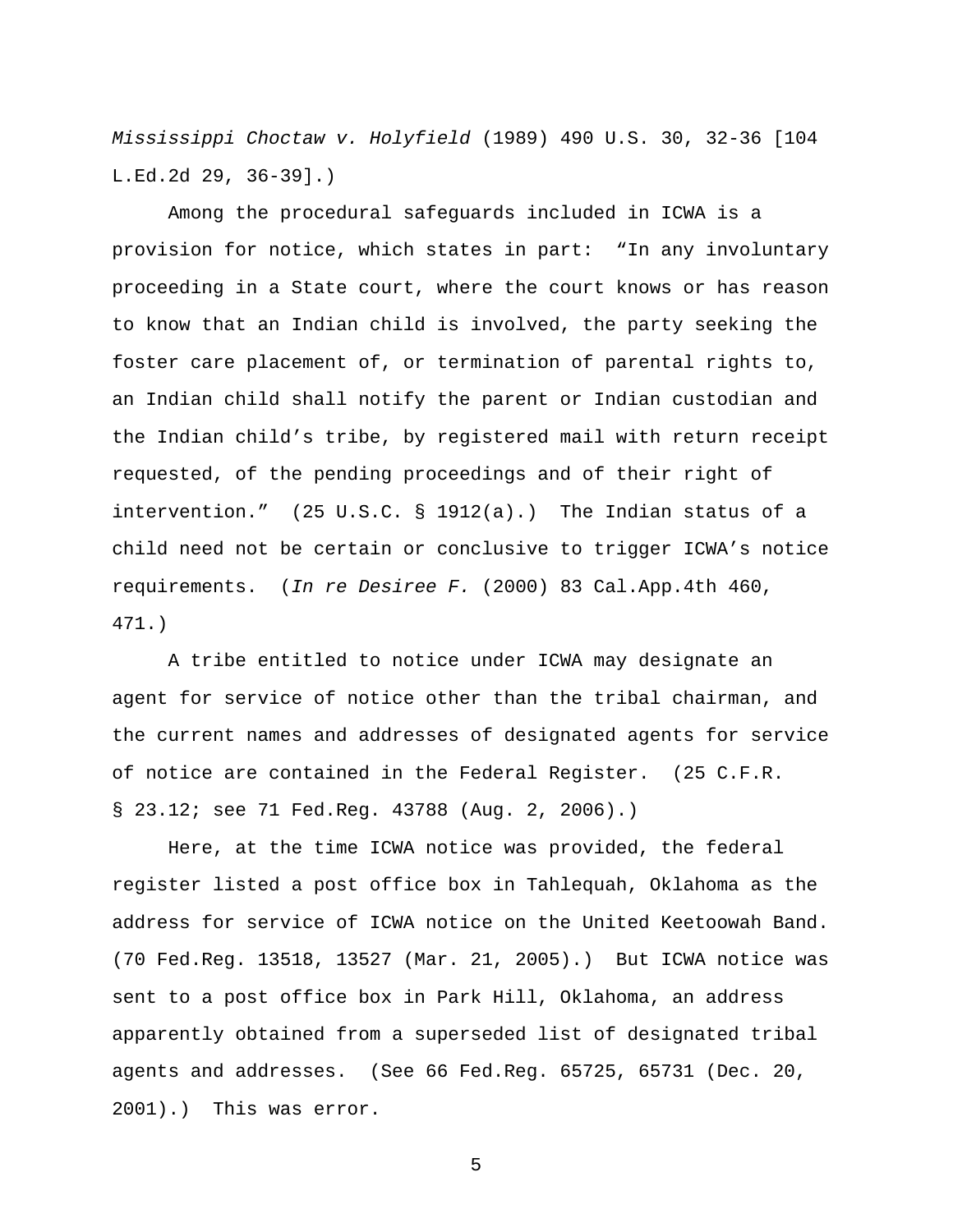We conclude the error was not harmless. Contrary to HSA's assertion, the record contains no conclusive evidence that the United Keetoowah Band received actual notice of the proceedings. Although the record contains a signed return receipt for the misaddressed ICWA notice, the record is devoid of any evidence that the signature was that of "a representative of the United Keetoowah Band," as claimed by HSA. Consequently, this case is distinguishable from *In re K.W.* (2006) 144 Cal.App.4th 1349, 1360, which is cited by HSA, because in that case "the tribes clearly had actual notice" as evidenced by the fact that tribal representatives signed the certified mail receipts.**<sup>2</sup>**

Similarly unavailing is HSA's claim that the error is not prejudicial because petitioner's "lack of compliance with her reunification case plan is the reason for the termination of her services." A tribe's interest in an Indian child is independent of the parent's interest in that child. A parent's compliance with the case plan has no bearing on the tribe's right to notice and to intervene if appropriate. Furthermore, the standard for

i<br>Li

**<sup>2</sup>** When this case was heard in the juvenile court, the name of the designated agent for service of ICWA notice for the United Keetoowah Band was "Dallas Proctor, Chief." (70 Fed.Reg. 13518, 13527 (Mar. 21, 2005).) However, a person named "Joe Proctor" signed the return receipt from the notice sent to that tribe. While the identity of the surnames suggests that ICWA notice *may* have been received by an individual affiliated with the tribe, this may have been coincidental. In any event, this is not a sufficient basis for concluding that actual notice was received by the tribe. As of August 2, 2006, the agent designated for service of ICWA notice for the United Keetoowah Band is "George Wickliff, Chief." (71 Fed.Reg. 43788, 43797 (Aug. 2, 2006).)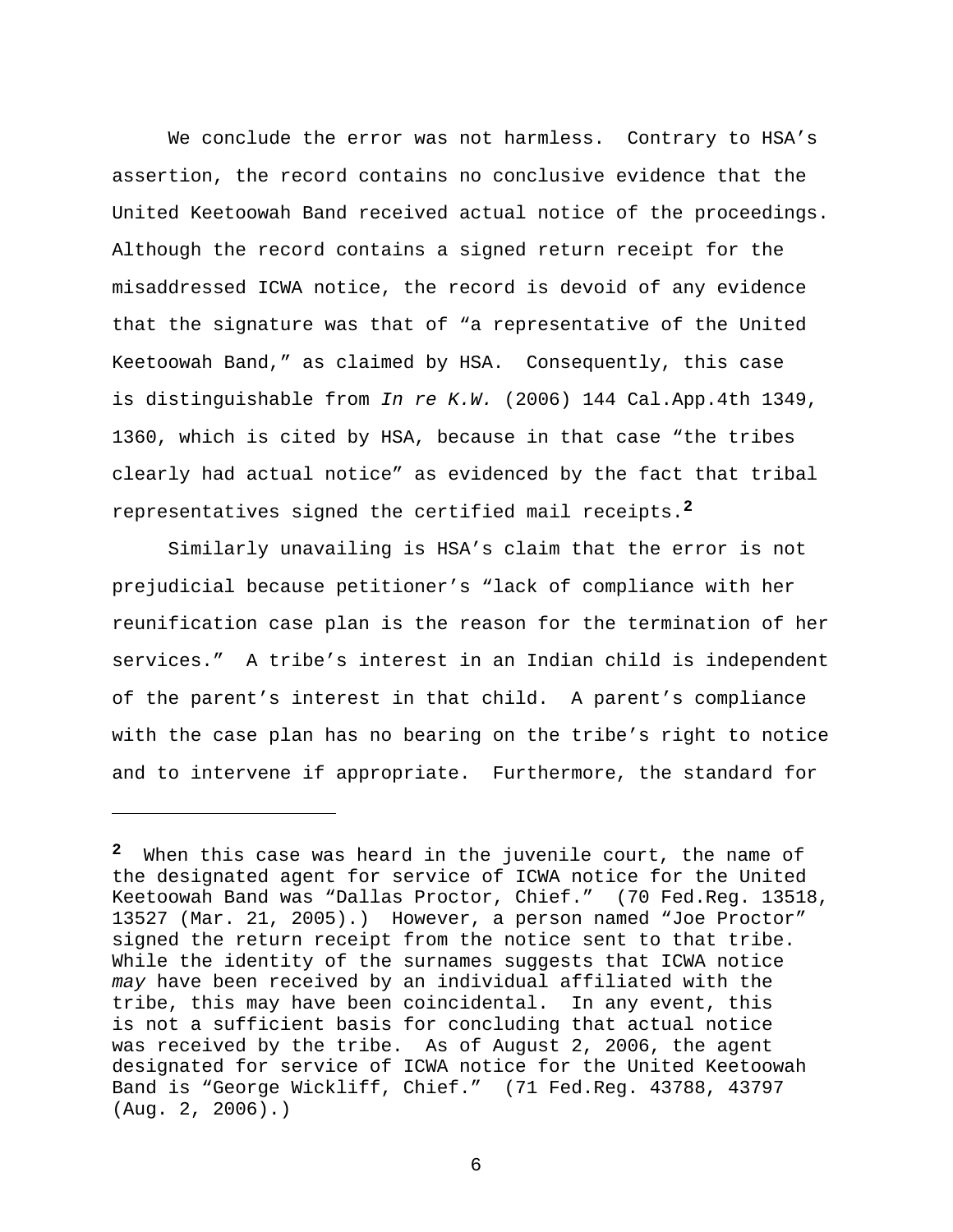removal of a child from parental custody and the type of foster placement are affected when an Indian child is the subject of dependency proceedings, as is the standard for termination of parental rights. (See 25 U.S.C.  $\S$  1912(d), (e) and (f).)

Accordingly, this matter must be remanded for proper ICWA notice to the United Keetoowah Band.

However, we agree with HSA that the fact it put an erroneous birth year for petitioner in the ICWA notices was harmless error. Although proper ICWA notice must contain the parent's date of birth (25 C.F.R. § 23.11(d)(3)), errors in ICWA notice are subject to harmless error review. (*In re Alexis H.* (2005) 132 Cal.App.4th 11, 16.) Because petitioner did not claim she had a direct connection to any tribe, there is no basis to believe that providing her correct year of birth would have produced different results concerning the minors' Indian heritage.

HSA urges us to follow the holding of *Brooke C., supra,* 127 Cal.App.4th 377, which concluded that ICWA notice error is subject to a limited remand, without reversal of the judgment, when an appeal is from a hearing prior to termination of parental rights. (*Id.* at pp. 385-386.) Adopting the reasoning of cases holding that ICWA errors are not jurisdictional, the appellate court concluded "the only order which would be subject to reversal for failure to give notice would be an order terminating parental rights." (*Id*. at p. 385.) Thus, the appellate court affirmed the dispositional order and remanded the matter to the juvenile court with directions to comply with ICWA notice requirements, stating: "After proper notice under the ICWA, if Brooke is determined to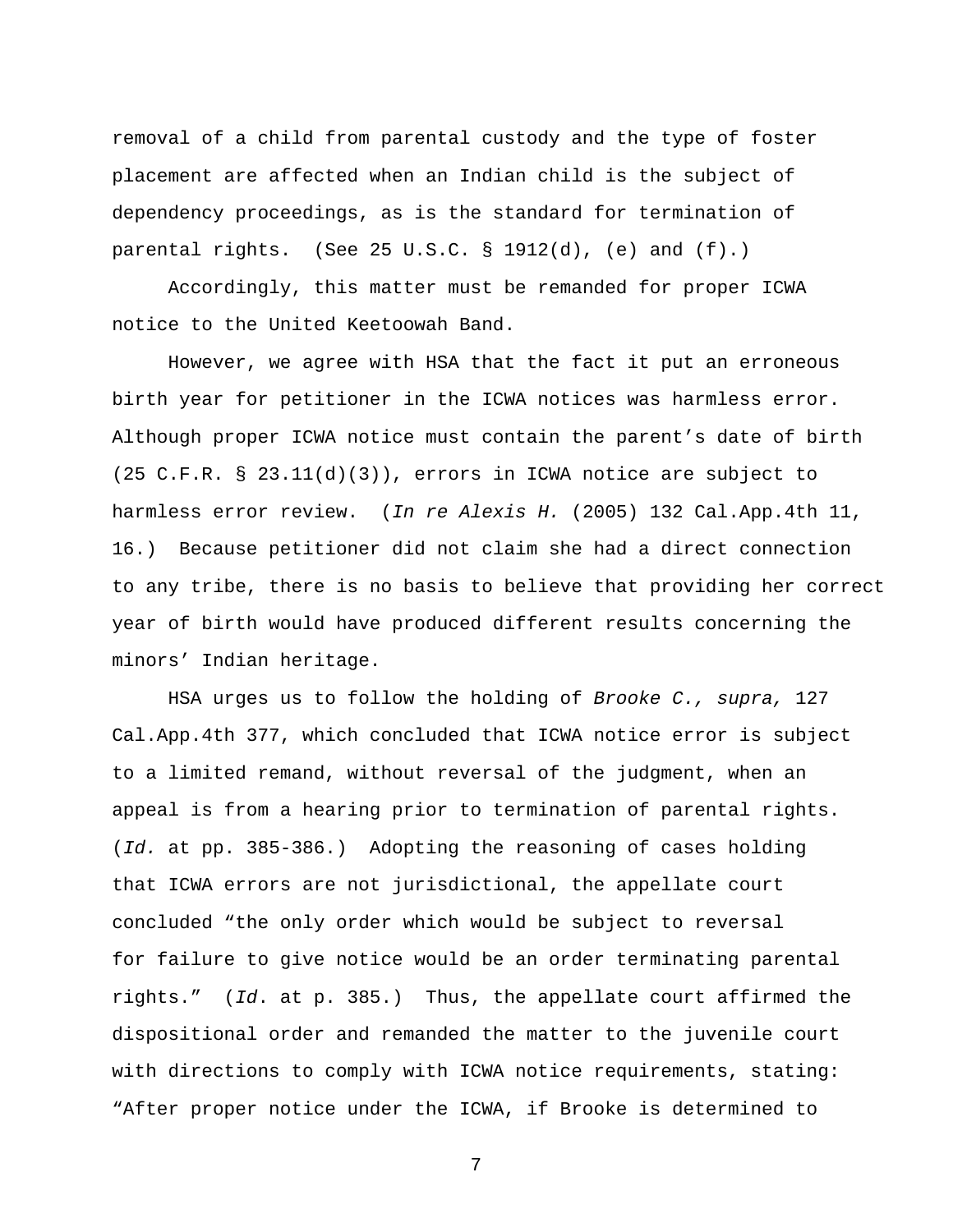be an Indian child and the ICWA applies to these proceedings, [mother] is then entitled to petition the juvenile court to invalidate orders which violated [ICWA provisions]." (*Id*. at p. 386.)

We disagree with *Brooke C.* Even assuming ICWA errors are not jurisdictional, we conclude the failure to give ICWA notice means that the orders in this case cannot stand. Petitioner seeks review of a hearing at which her reunification services were terminated and the juvenile court ordered continued out-of-home placement for the minors and set a hearing to consider termination of parental rights. If notice to the United Keetoowah Band revealed that the minors are Indian children, the provisions of ICWA would have applied at the hearing and would have prevented HSA from seeking foster care placement or termination of parental rights unless it established that "active efforts have been made to provide remedial services and rehabilitative programs designed to prevent the breakup of the Indian family." (25 U.S.C. § 1912(d).) Because the juvenile court's orders are based on a lesser standard, they must be vacated until ICWA notice is provided and the court determines what standard should have been applied.

## DISPOSITION

Let a peremptory writ of mandate issue, directing respondent juvenile court to (1) vacate its orders terminating petitioner's reunification services and scheduling a section 366.26 hearing, and (2) order HSA to provide ICWA notice to the designated agent for the United Keetoowah Band at the address listed in the most recent federal register. If, following such notice, the United